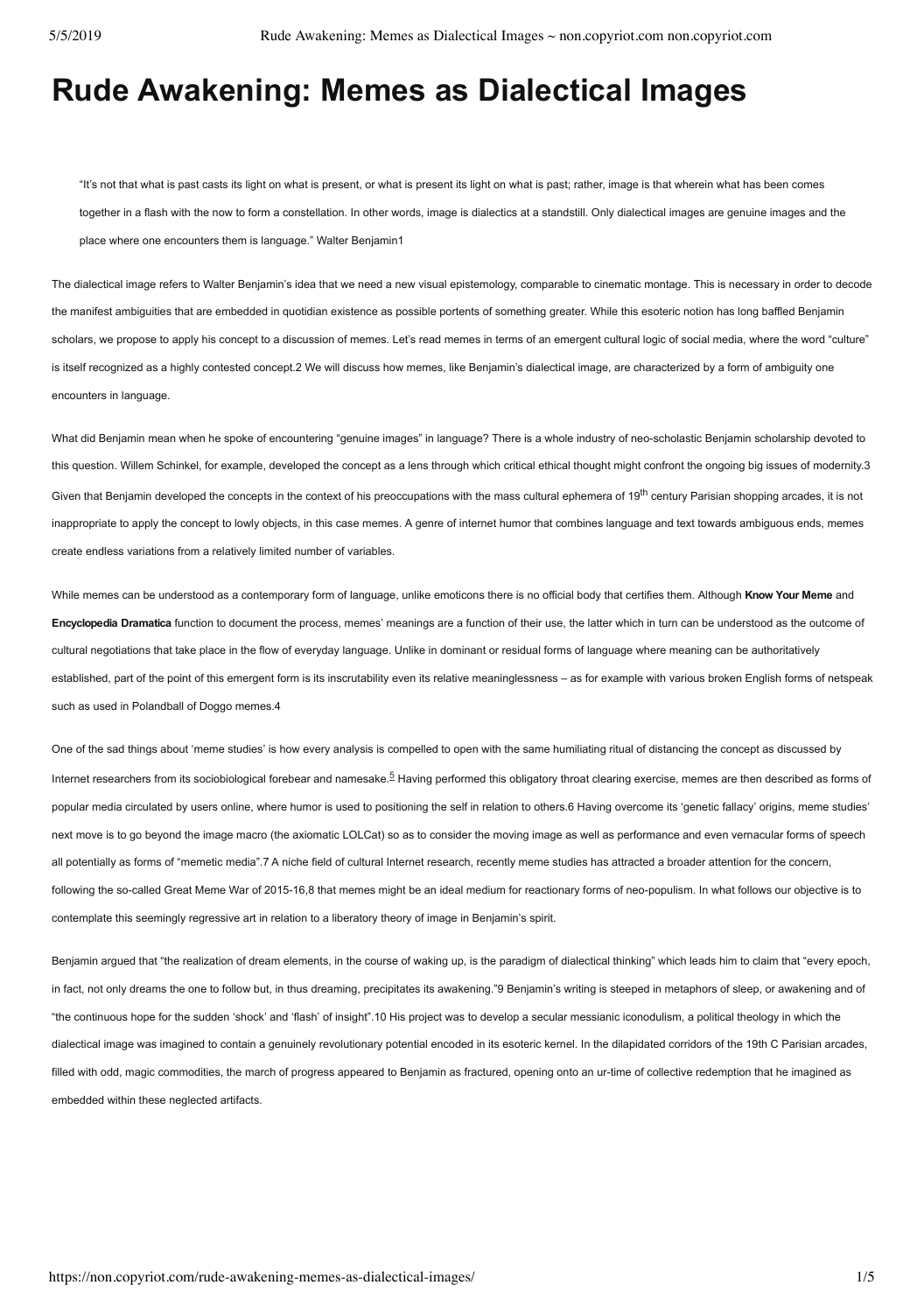5/5/2019 Rude Awakening: Memes as Dialectical Images ~ non.copyriot.com non.copyriot.com



Benjamin's arcade thoughts should be understood in relation to the Kabalistic tradition of Judaism, which has a much stricter attitude towards images than Christianity. As a method of occult hermeneutics, Kabbalah believes the world to be readable up to the level of the tiniest detail. Kabbalists have long sought to decode profound messages hidden in the apparently mundane, for example believing the Bible to have meaning precisely encoded into the very font in which it was thought to have been originally written. In this light the dialectical image can be understood as the 'thing' that binds together a religious community. Benjamin's political theology can thus be understood in relation to religion as a transformative speech act that works by renewing attachments to the mundane world rather than though abstract notions of 'belief'.11 It is this secularized religious notion of transformative speech that we detect in the meme.

For Benjamin collective redemption was the key to utopia, a secular heaven on earth in which the dialectical image would reconnect with the political community of revelation against the cold Weberian diagnosis of disenchantment. As with the critique of instrumental rationality, Benjamin evoked material reality in neo-Platonic terms. In his most famous text he evoked the power of the mechanically reproduced filmic image to "burst this prison-world asunder by the dynamite of the tenth of a second."12

Weber claimed that disenchantment gave rise to nihilism. While the Benjamin scholar Susan Buck-Morss has noted that this concept of disenchantment has become **the** central shibboleth of social theory,13 Nigel Thrift protested that the idea of a disenchanting modernity is amongst "the most damaging ideas that has swept the social sciences and humanities."14 Against social theory's disenchantment shibboleth. Thrift reads contemporary capitalism in quasi-vitalist terms as a world replete with mystical objects and oceanic experiences. Whereas Benjamin's point was to find a mythical exit from capitalism, Thrift's point is to acknowledge the historical emergence of a new spirit of "knowing capitalism" that has effectively incorporated enchantment in its own service. If this is so, then it is arguably a type of 'disenchanted enchantment', a form of enchantment in which part of the subject remains ironically distanced and thus "in the know". In order to fully grasp meme culture we thus first need to appreciate the vitalist logic of the knowledge economy in which memes are embedded.

While most memes are absurdly banal, a subset does explicitly evoke the sublime—as it relates to the ridiculous and the ironic. Exemplary is the concept of 'kek', which stands for the magical chaos that is imagined to be the result of the coordinated actions of meme makers using the image of Pepe the Frog, an element used in the 2016 Trump campaign. Although the latter meme may be exceptional, the point is to recognize how it is that memes are imagined in terms of transformative speech acts as well as to acknowledge the centrality of irony. What's characteristic of the meme speech act is a structure of feeling that we could call ironic reason, which, in distinction to cynicism, allows its spokesperson to purport belief. Whether or not any of this purported belief is in fact serious is unknown and perhaps even unknowable —this is the point it tries to make. Nevertheless, ironic reason seems to create a new opening to notions of awakening. But awakening to what? To answering this question… you have to take the red pill.

Originating from the film The Matrix (1999) the red pill/blue pill meme can be interpreted as a kind of vernacular gloss on Benjaminian idea of awakening. "You take the blue pill—the story ends, you wake up in your bed and believe whatever you want to believe." Whereas the red pill awakens one to the brutal truth of modernity, in relation to which Benjamin once famously quipped, "There is no document of civilization which is not at the same time a document of barbarism".15 One need barely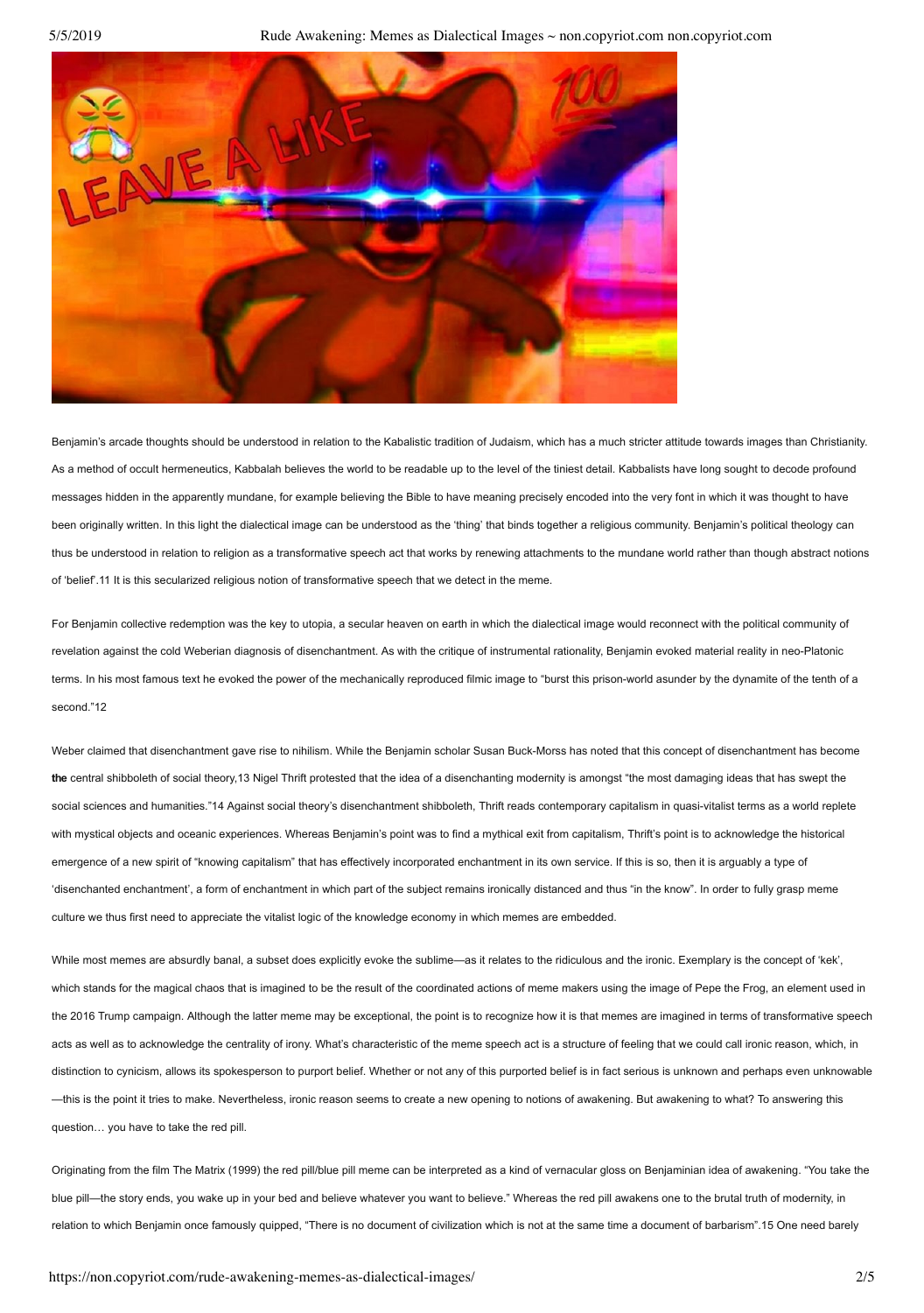### 5/5/2019 Rude Awakening: Memes as Dialectical Images ~ non.copyriot.com non.copyriot.com

ask how Benjamin would react to the film's Platonic allegory. Of course Benjamin would take the red pill. Somewhat unfortunately the red pill has become a code word for neo-reactionary enlightenment, awakening from the false consciousness of liberal political correctness. In the notion of 'woke' the left have their own even more literal equivalent to Benjaminian awakening. But why this ubiquitous preoccupation with awakening, at this particular moment in time? What is it that makes people online want to wake up? And could it be possible that those on the left and on the right have anything in common here?



As fundamentally different as they are in terms of their diagnosis, both the concept of woke and the red pill can be seen as advocating a violent rupture with the governing system of power, which is also always a system of defining reality. These ideas can be compared to Benjamin's early concept of "divine violence", which he developed in dialogue with the far right legal theorist Carl Schmitt. Benjamin evoked divine violence as a messianic rupture with the law, the latter which he characterized in terms of a pagan, repetitive cycle of violence. Akin to the Pauline revolutionary Event that imposes a new order on history, Benjamin's divine violence is a bloodless separation of law and life that has been called "nonviolent violence".16

Over the past years, in part through memes, a great many previously disaffected young people became attracted to politics.17 In this regard, the notion of "red-pilling" became a central trope, a kind of right of initiation into a newly imagined political community, the so-called "alt-right", based almost entirely online and held together in no small part by its sophisticated use of political memes. But while this reactionary concept of awakening functioned to hold this community together so long as it remained mostly ironic and "incorporeal",18 the community began to crumble when it became increasingly clear that the violence at its core was in fact the authentic brown shirt variety and not some sort of Benjaminian divine violence.19

In finding points of connection between new subcultural forms of online radicalism and Benjamin's ideas concerning revolutionary political change, we might also look to how Benjamin conceptualized temporality. If we take the position that memes are a medium for a secularized form of esoteric-cum-revolutionary awakening, then how does this process work? With the acceleration of modernity having brought about a permanent condition of real-time, perhaps we might consider the contemporary 'memified' trope of awakening as a (sometimes violent) attempt to punctuate the flow of real-time.

At the end of his tragically short life, Benjamin refigured his ideas of secular revelation in temporal terms, what he called Jetzteit (now-time).20 Following this idea, we might say that in their moment circulation memes in a sense represent the Benjaminian "flash" that occurs from the dialectical juxtaposition of nowtime, in all its redemptive capacity, with the cast-off trivia of mass culture—from the detritus of which memes are constructed and to which they return. In his search for the messianic nowtime in the debris of the past Benjamin helped to inaugurate a new way of seeing as expressed with great poetry by the land artist Robert Smithson when he declared: "I am convinced that the future is lost somewhere in the dumps of the non-historical past; it is in yesterday's newspapers, in the jejune advertisements of science-fiction movies, in the false mirror of our rejected dreams. Time turns metaphors into things, and stacks up in cold rooms, or places them in the celestial play grounds of the suburbs."21

Benjamin spoke of a temporal nucleus of the dialectical image in which a conflict plays itself out between the facticity of things and their utopian potential, between what he called after-history and fore-history. As renowned Benjamin scholar Susan Buck-Morss writes of this concept: "In the traces left by the object's after-history, the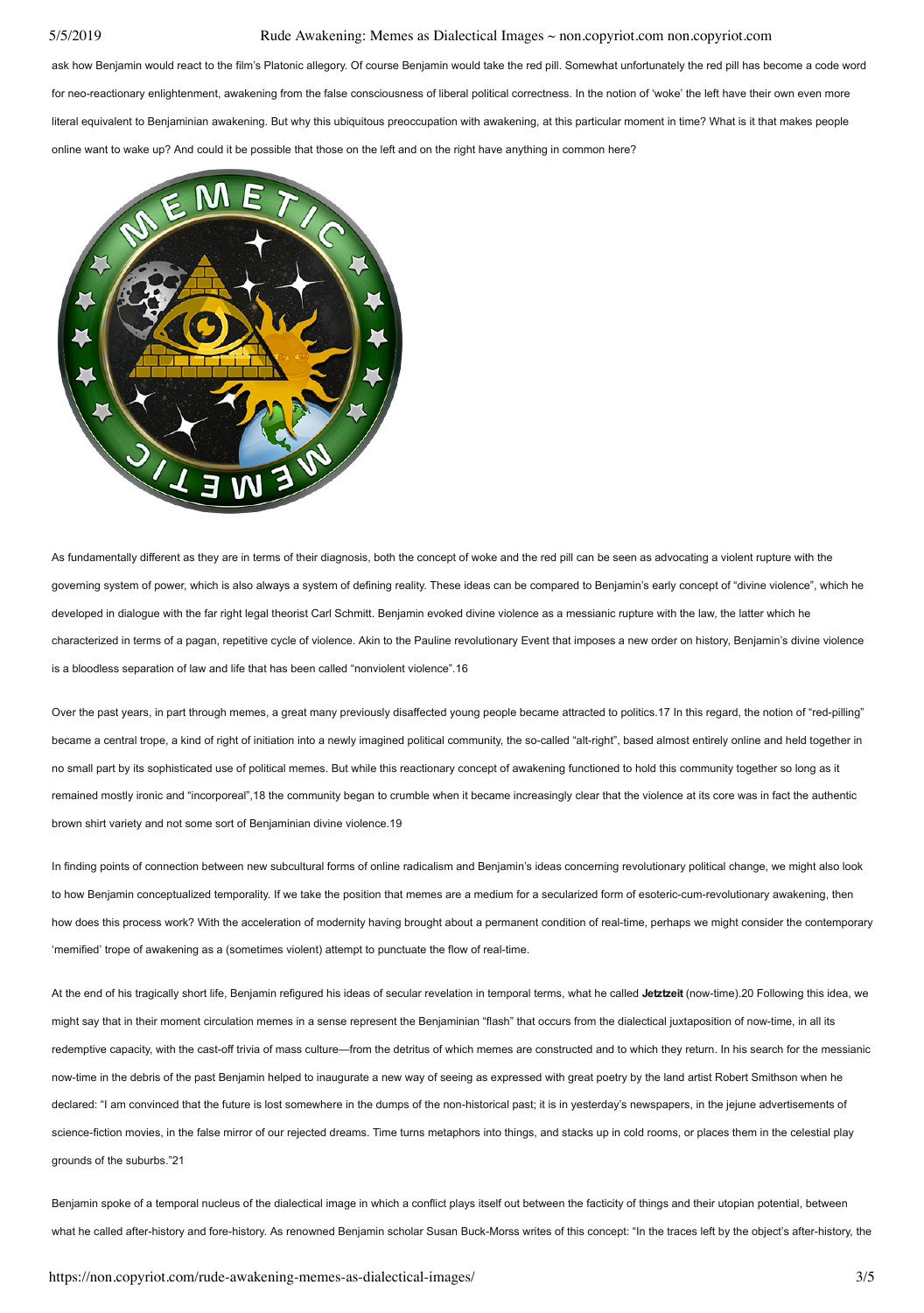### 5/5/2019 Rude Awakening: Memes as Dialectical Images ~ non.copyriot.com non.copyriot.com

conditions of its decay and the manner of its cultural transmission, the utopian images of past objects can be read in the present as truth."22 In order for a piece of this utopian past to make contact with the present, in this final text Benjamin wrote that it had to be "blasted out of the continuum of history". 23 Insofar as memes are characterized by their voluntary limitation elements, as in the mundane example of how reaction gifs are created by a process of de- and re-contextualizating of movie clips, do they not enact a similar dialectical movement between fact and possibility?

While it seems ridiculous to apply a Benjamin's messianism to such mundane artifacts, we should recall that Benjamin developed this idea in the contemplation of what was essentially garbage. As Philip K. Dick observes in similar terms a half-century later, the presence of the divine is first detected precisely at the level of garbage: "The true God mimics the universe, the very region he has invaded: he takes on the likeness of sticks and trees and beer cans in gutters—he presumes to be trash discarded, debris no longer noticed. Lurking, the true God literally ambushes reality and us as well."24 Following Benjamin's insight we may say that this is precisely so that the Event can be encountered at the level of the everyday, through the medium of language; the meme as constitutive and transformative speech act.

If the meme can be figured in terms of speech acts, then who or what governs the rules of their meaning production? We should think of memes as local language games embedded within communities of practice and bracketed by the affordances of platforms. As in-jokes memes can be so arcane as to be incomprehensible to all but a small group of initiates. At the same time these groups need to be large enough for the memes to circulate and support the variations that meme studies scholars describe. Here we see memes' meanings as a function of their use. Meme genres can thus be imagined as a neo-medieval mise-en-abyme of spheres within spheres in which there will always be a more current meaning that you're not yet aware of.

In closing we should recall that, alongside his preoccupation with the allegory of ruins, Benjamin was fascinated with the world of childhood and of play.25 Memes are a kind of play in the metaphorical sense that there is 'play' in a mechanism, which allows limited freedom within an otherwise rigid structure. They rummage through the clichés and garbage of popular cultures in search of flashes of divine inspiration. In the knowing laughter that they induce Benjamin would have sensed a flash of liberation. Memes are outrageous but never out of the ordinary.

**(**thanks to Daniël de Zeeuw for his feedback)

1 Walter Benjamin, **The Arcades Project**, Harvard University Press, Harvard, 1999, p.462.

2 Raymond Williams, **Marxism and Literature**, Oxford University Press & Williams, Oxford, 1977 & Raymond Williams, **Keywords: a Vocabulary of Culture and Society**, revised edition, Oxford University Press, Oxford, 1985.

3 Willem Schinkel, "The image of crisis: Walter Benjamin and the interpretation of 'crisis'" in modernity, **Thesis Eleven** 1 16, 2015.

4 Jessica Boddy, "Dogs Are Doggos: An Internet Language Built Around Love For The Puppers", available at https://www.npr.org/sections/alltechconsidered/2017/04/23/524514526/dogs-are-doggos-an-internet-language-builtaround-love-for-the-puppers

5 Richard Dawkins, **The Selfish Gene**, Oxford University Press, Oxford, 1976.

6 Limor Shifman, **Memes in Digital Culture**, MIT Press, Cambridge MA, 2014.

7 Rayan Milner, **The World Made Meme: Public Conversations and Participatory Media**, MIT Press, Cambridge MA, 2015.

8 The Great Meme War, available at https://encyclopediadramatica.rs/The Great Meme\_War.

9 Walter Benjamin, **The Arcades Project, Harvard University Press**, Harvard, 1999, p.898.

10 James Elkins, **Visual Studies: a Skeptical Introduction**, Routledge, New York, 2003, p 95.

11 Bruno Latour, **On the Modern Cult of the Factish Gods**, Duke University Press, Durham, 2010.